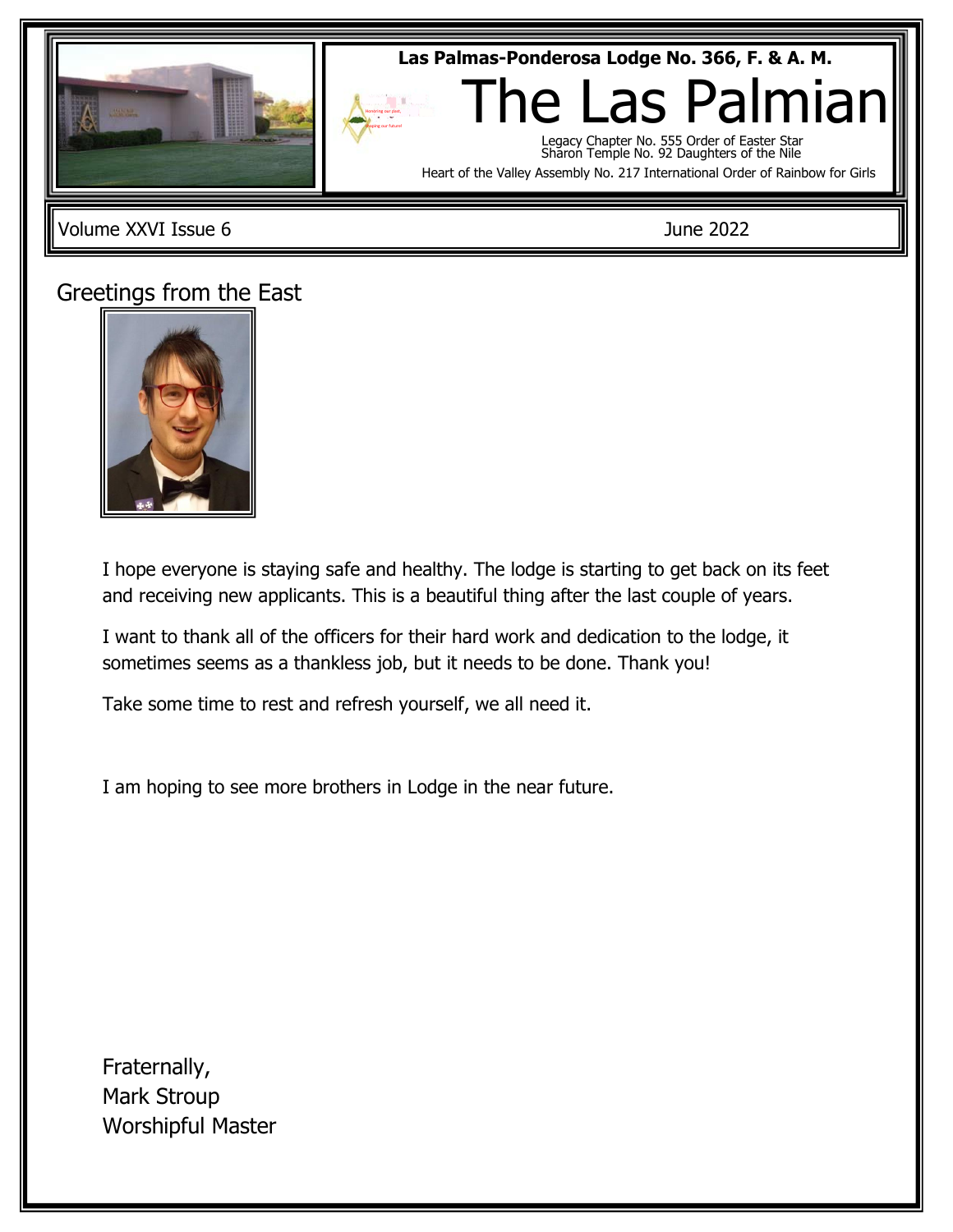

From the West,

We prepare once again to move into our oh so lovely Fresno Summer, I say this as I'm in fact writing this article on the first day it hit the 100s.

Break out the sunscreen!

I know traditionally many of our lodges and concordant bodies take a break over the summer months but having spent so much time apart these past couple years hopefully that won't as often be the case and enjoyable fraternal activities continue, even if a bit more air conditioning is required.

While I can't speak for most I can announce as the new Banquet Chairman of our local Scottish Rite that we will not be breaking for the summer as we did in the past. Our dinners and activities will continue with casual buffet style meals that all including families and prospects are invited.

As for Las Palmas I know we will be planning several first degree ceremonies soon to come and are certainly looking forward to that. Please join us for those and our upcoming stated dinners.

Fraternally, Andrew Miller PM Senior Warden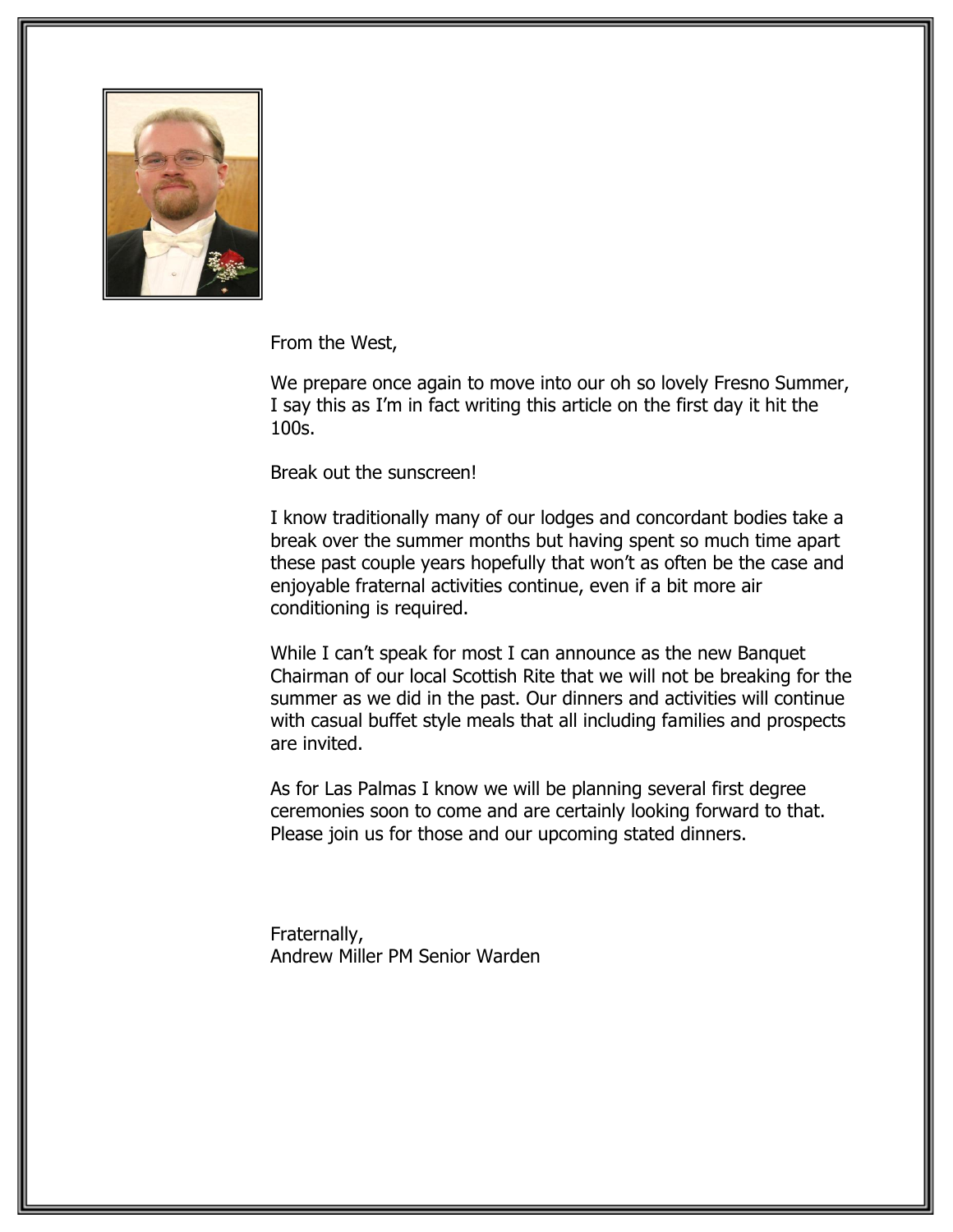

From the South:

If you weren't present at our First Degree this past week, you missed an excellent initiation with wonderful effort from our participating brethren.

I want to thank all those who were in attendance, and if you weren't able to make it, there are several opportunities coming up in the coming weeks for you to participate again.

We all understand that life happens, but I humbly beg for as much participation as you can to help make this lodge the best it can be.

I would like to extend my hand to any brother's who would like to help prepare the stated meeting dinners. We have a good group of guys and we have a lot of fun, come join us!

Fraternally yours,

Jeremy Kern, Junior Warden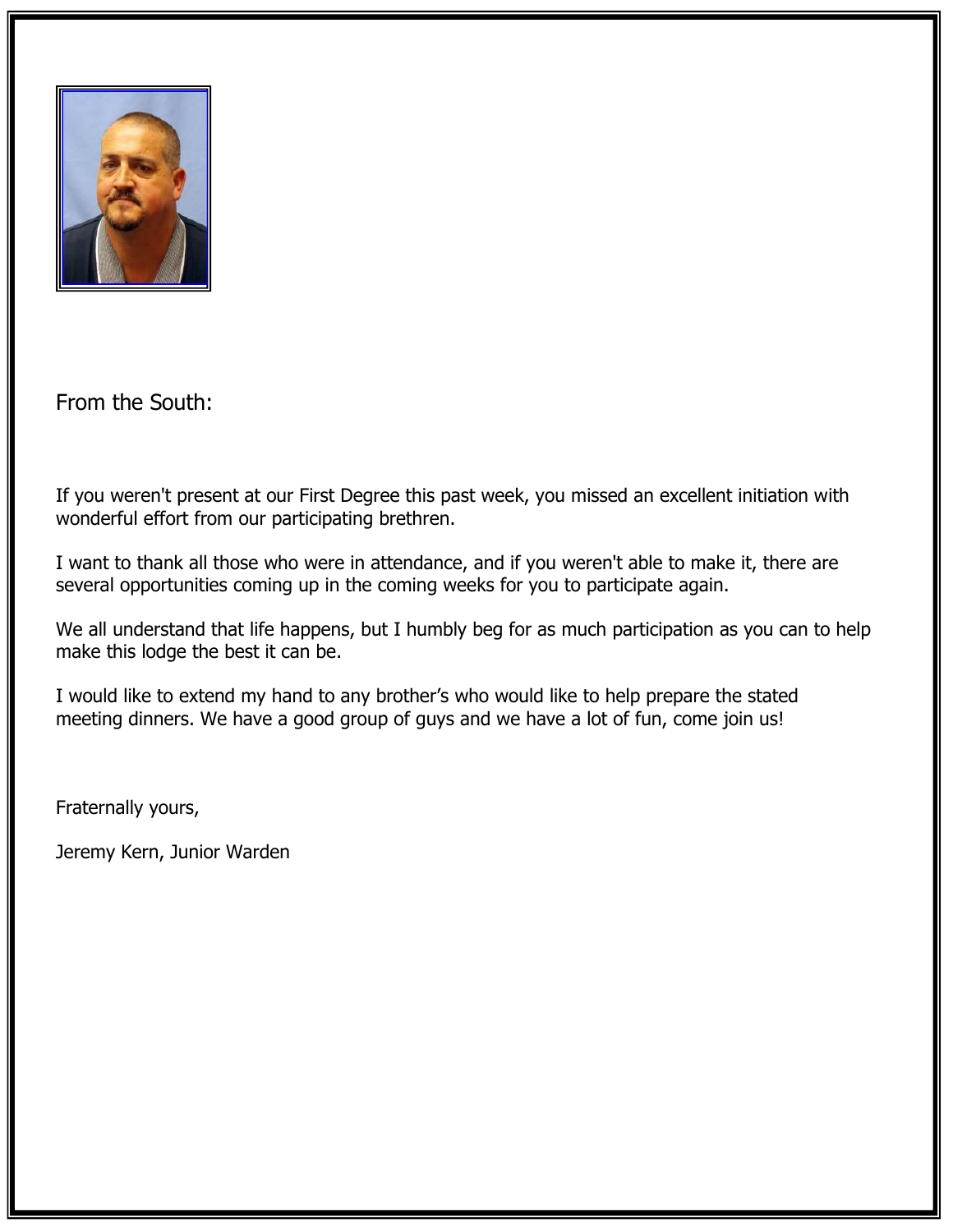## June Birthday's

| David           | Pitts             |               |            | $\mathbf 1$    |
|-----------------|-------------------|---------------|------------|----------------|
| Raymond         | Reyes             |               |            | 2              |
| Justin          | Robinson          |               |            | $\overline{2}$ |
| William         | Lee               |               |            | $\overline{2}$ |
| Hamo            | Hamamjian         |               |            | 4              |
| Vernon          | Gaylord           |               |            | 5              |
| Richard         | Hopper            |               | <b>PGM</b> | 5              |
| Devin           | Hanson            |               |            | $\overline{7}$ |
| Curtis          | Jack              |               | PM         | 8              |
| Henry           | Howard            |               |            | 10             |
| Joseph          | Perry             | I۷            |            | 11             |
| Michael         | Behlen            |               |            | 11             |
| Timothy         | <b>Bezzerides</b> |               |            | 11             |
| Edward          | <b>Bufford</b>    |               | PM         | 14             |
| Dwayne          | Farrow            |               |            | 14             |
| Milburn         | Holt              |               |            | 15             |
| Terrance        | Haun              | $\mathsf{II}$ |            | 15             |
| Allen           | Munroe            | Jr.           |            | 16             |
| Richard         | Mets              |               |            | 16             |
| Michael         | Sahakian          |               |            | 17             |
| William         | Lyons             |               | PM         | 17             |
| James           | Marshall          |               | PM         | 17             |
| <b>Nicholas</b> | lonescu           |               |            | 17             |
| Alan            | Steven            |               |            | 17             |
| James           | Welch             |               |            | 18             |
| Joshua          | Hughes            |               |            | 18             |
| Elie            | Choufani          |               |            | 21             |
| Anthony         | Rodriguez         |               |            | 21             |
| Sidney          | Cox               |               |            | 22             |
| <b>Brian</b>    | Lee               |               |            | 26             |
| Dennis          | Claborn           |               |            | 26             |
| Albert          | Petersen          |               |            | 27             |

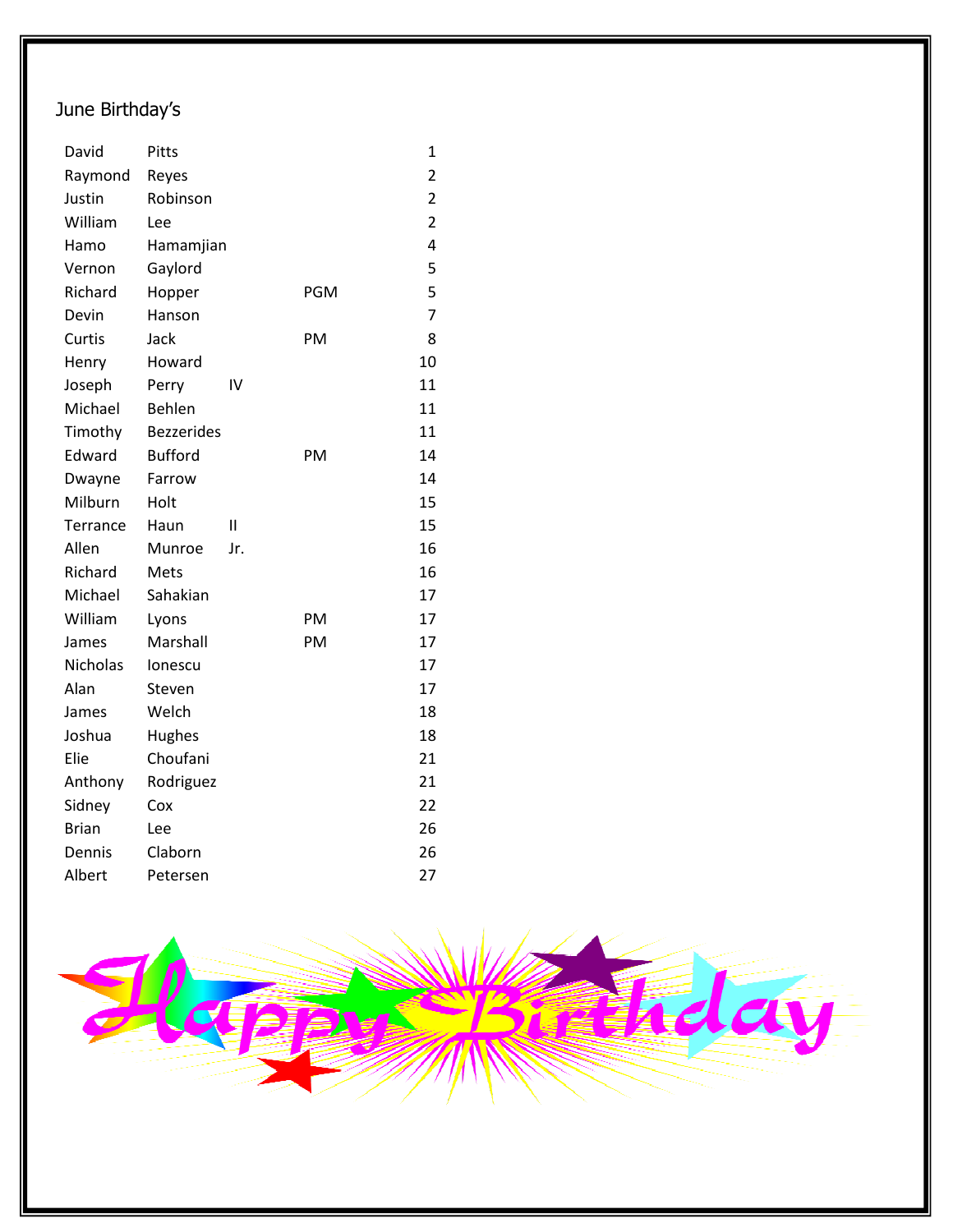

## **From the Archives:**

There are many pleasures that we can get from Masonry. Fellowship with members of our own Lodge is one, but fellowship with members of other Lodges is another. Recently, I was in Salem, Oregon visiting my daughter and her girls when I found out that Vista Lodge was going to put on a 2<sup>nd</sup> degree. Last November I had visited Vista Lodge when they had their annual election of officers and I found them to be very cordial. To be courteous, I arrived a little early and spoke with several of the Brothers before Lodge started.

Oregon is AF & AM so their ritual is different from our F & AM ritual in some places. When I was supposed to do something and I did not know what to do, a kind Brother guided me. As to their  $2^{nd}$ degree when compared to ours, it was like the same story, but by a different author. If you are out of state and have a chance to visit a Lodge, particularly on a degree night, by all means do it. I am sure you will thoroughly enjoy yourself.

One of the most important duties of a Master is to appoint a member to the Officers Line. When I was going through the line, a Master normally got only one opportunity to make this appointment. This appointment is normally made before the new Master is installed so the appointee can be installed with the rest of the officers. The tradition was that you would then follow your appointee and his appointee and so forth. You were, in essence, following your "children" and "grandchildren" etc.

My appointment to the office of Marshall was David Ellis Leslie. Brother Leslie had received his degrees of Masonry in Warren Lodge No. 33 in Warren, Arkansas and he had affiliated with Las Palmas in 1971. David was a patent attorney in Fresno and showed much enthusiasm as a junior officer. In 1982 he was our Sr. Stewart until cancer attacked him. Tragically, he passed away on December 26, 1982. This loss means we not only lost a brother, but we lost a potential Master who, I am sure, would have been a good Master.

In January of 1983 Eldon Cole was installed as our Master. WM Cole was one of the many Greyhound drivers who were active members of Las Palmas Lodge. From day one, I remember seeing Brother Eldon fill in for just about all of the officer positions in all three degrees. In the early days, I also remember Brother Eldon using a special cane to help him walk. He then had surgery on his back and after that; the cane was nowhere to be seen. Brother Cole was my Sr. Deacon and was very good with his ritual.

In his March Trestle board message, WM Cole expressed a problem that every Master would like to have: "The only problem we seem to have is finding enough nights to confer all the Degrees that our candidates are working to attain. Keep it up, coaches and candidates, we will find the time." Wouldn't we love to have that problem today?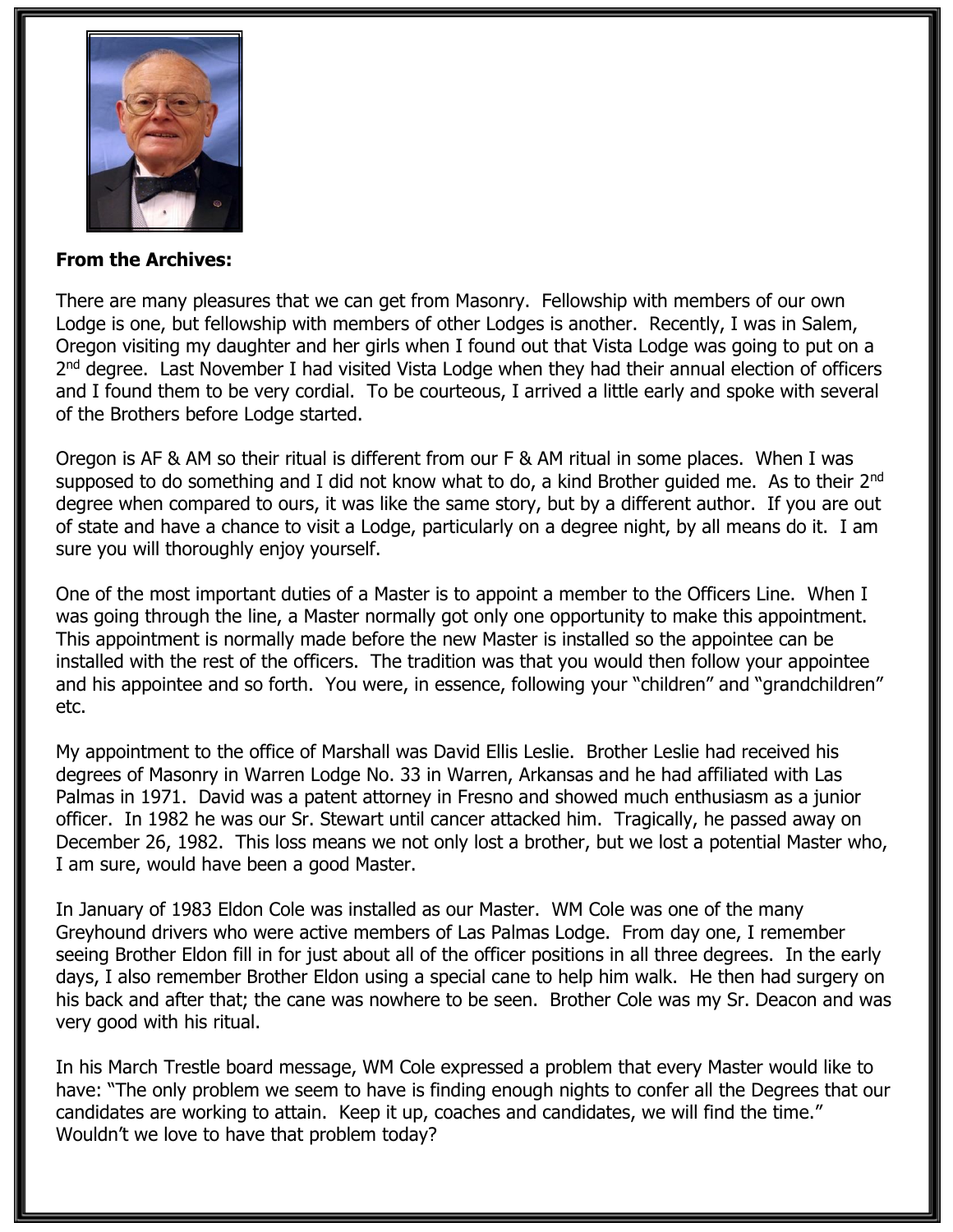